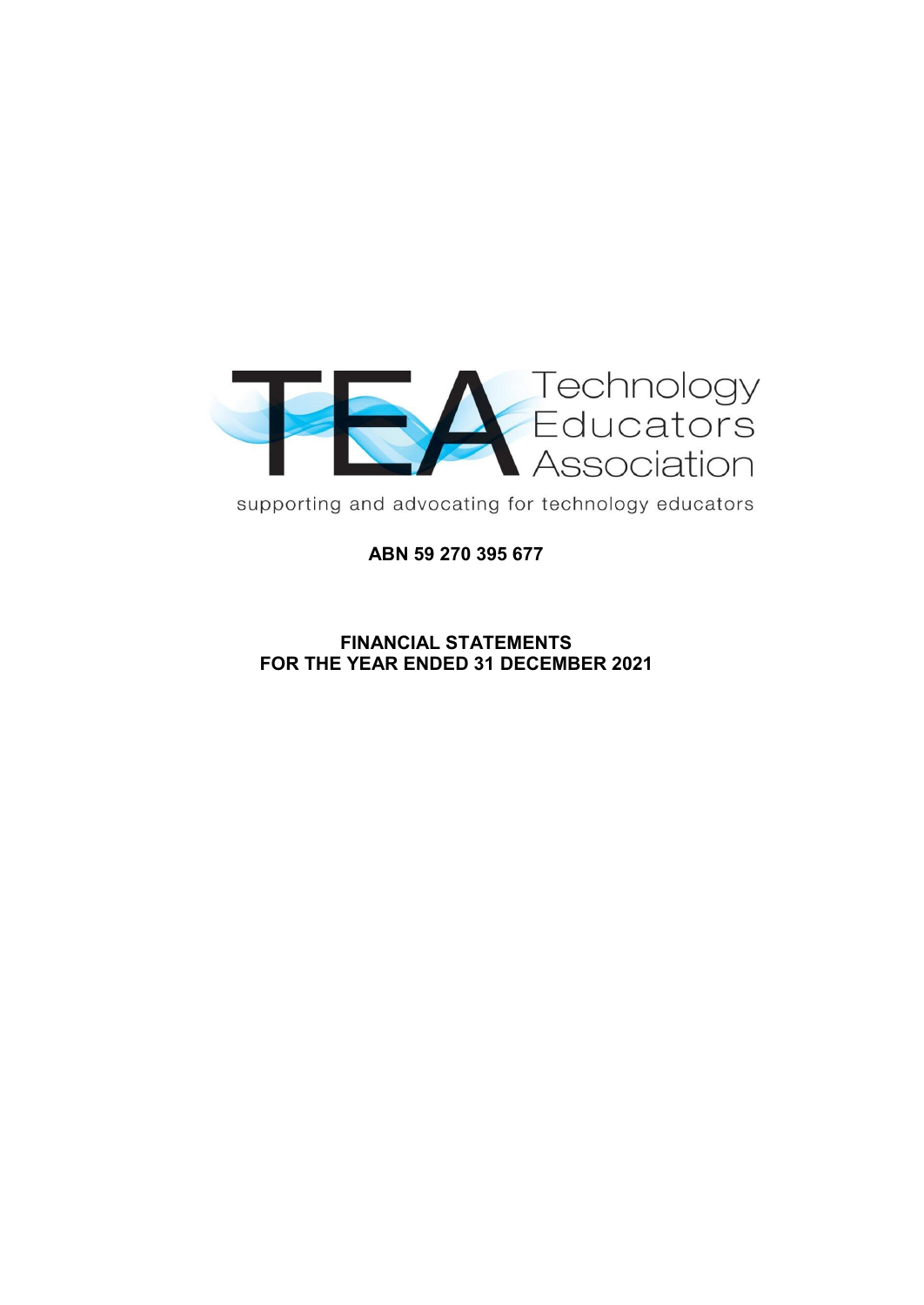# **CONTENTS**

| Committee's report                |    |
|-----------------------------------|----|
| Income statement                  |    |
| <b>Balance sheet</b>              | 5  |
| Notes to the financial statements |    |
| Statement by members of committee |    |
| Independent audit report          | 10 |
|                                   |    |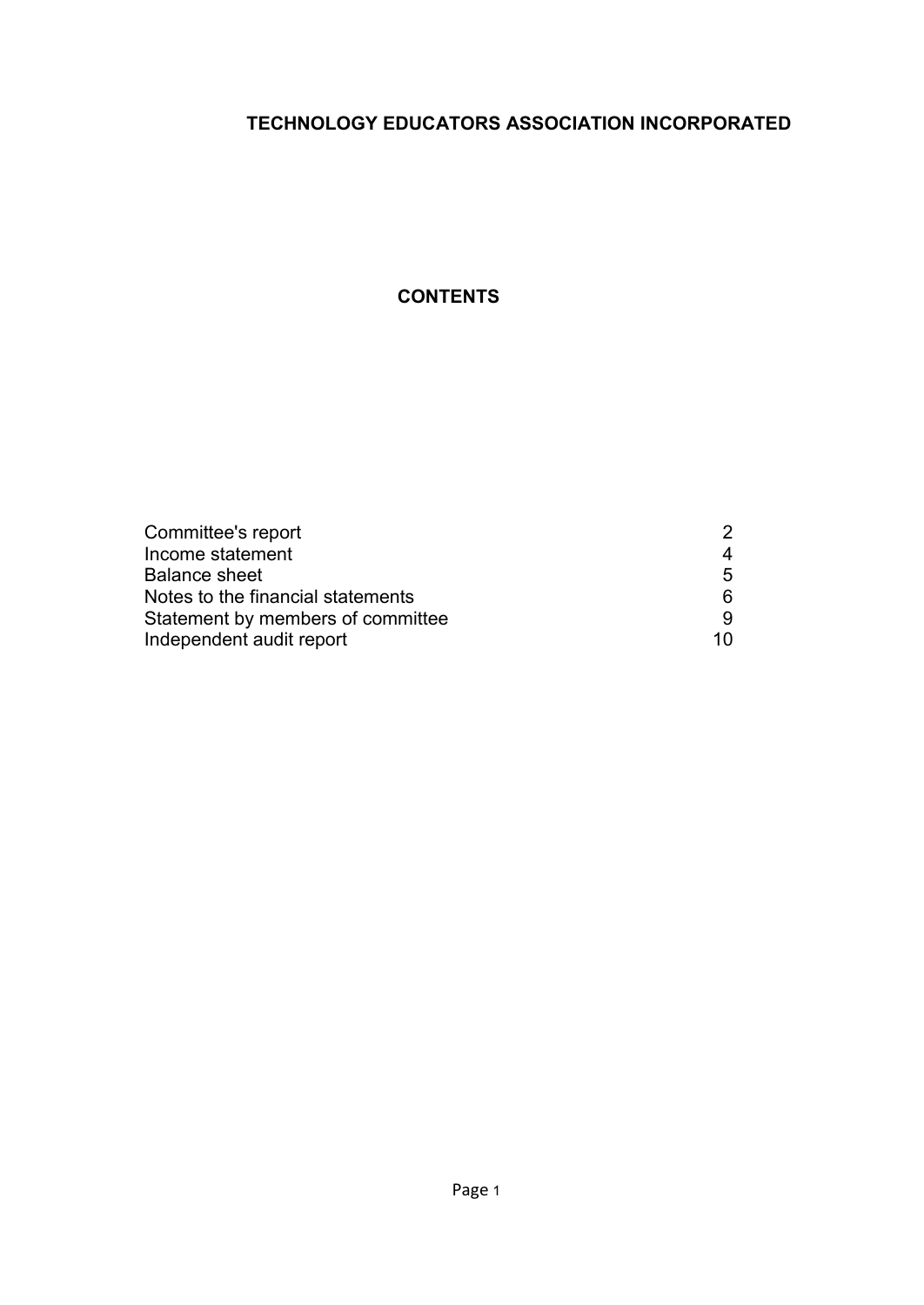## COMMITTEF'S REPORT

Your committee members submit the financial statements of Technology Educators Association Incorporated for the year ended 31 December 2021.

#### **Committee members**

The names of the committee members throughout the year and at the date of this report are:

| Toni Robinson,                   | President                                 |
|----------------------------------|-------------------------------------------|
| <b>Kelly Evans</b>               | Vice President - Professional Development |
| Mary Walker                      | Secretary                                 |
| <b>Melinda Buxton</b>            | Vice President - Curriculum               |
| Fiona Abdul Ahad,                | Treasurer                                 |
| Candace Craig                    |                                           |
| Nivanthi Ratnayake               |                                           |
| Pamela Hicks                     |                                           |
| <b>Briana Ritchie</b>            |                                           |
| <b>Wendy Sheppard</b>            |                                           |
| Jennifer Edwards                 |                                           |
| <b>Allison Beattie</b>           |                                           |
| Ha Doan                          |                                           |
| <b>Fiona McClintock</b>          |                                           |
| <b>Annette Halley - Barberis</b> |                                           |
| Mary Hill                        |                                           |
| Katie Waud                       |                                           |
| <b>Kit Farrow</b>                |                                           |
| Tania Ruggiero                   |                                           |
| Annabel Alan                     |                                           |
| Lucy Mesker                      |                                           |
| Penny Chandler                   |                                           |

## **Principal Activities**

The principal activities of the Association are to provide support and professional development to its members and promote technology education for all students at primary, secondary and tertiary levels.

The aim of the association is:

(1) To provide support and professional development to its members through workshops, teacher days and conferences.

(2) To promote technology education in the education of all students at primary, secondary and tertiary levels.

(3) To promote a valuing of the traditional and emerging technologies of both women and men and to promote high standards of teaching practice in technology education and liaise with institutions providing teacher education in technology to ensure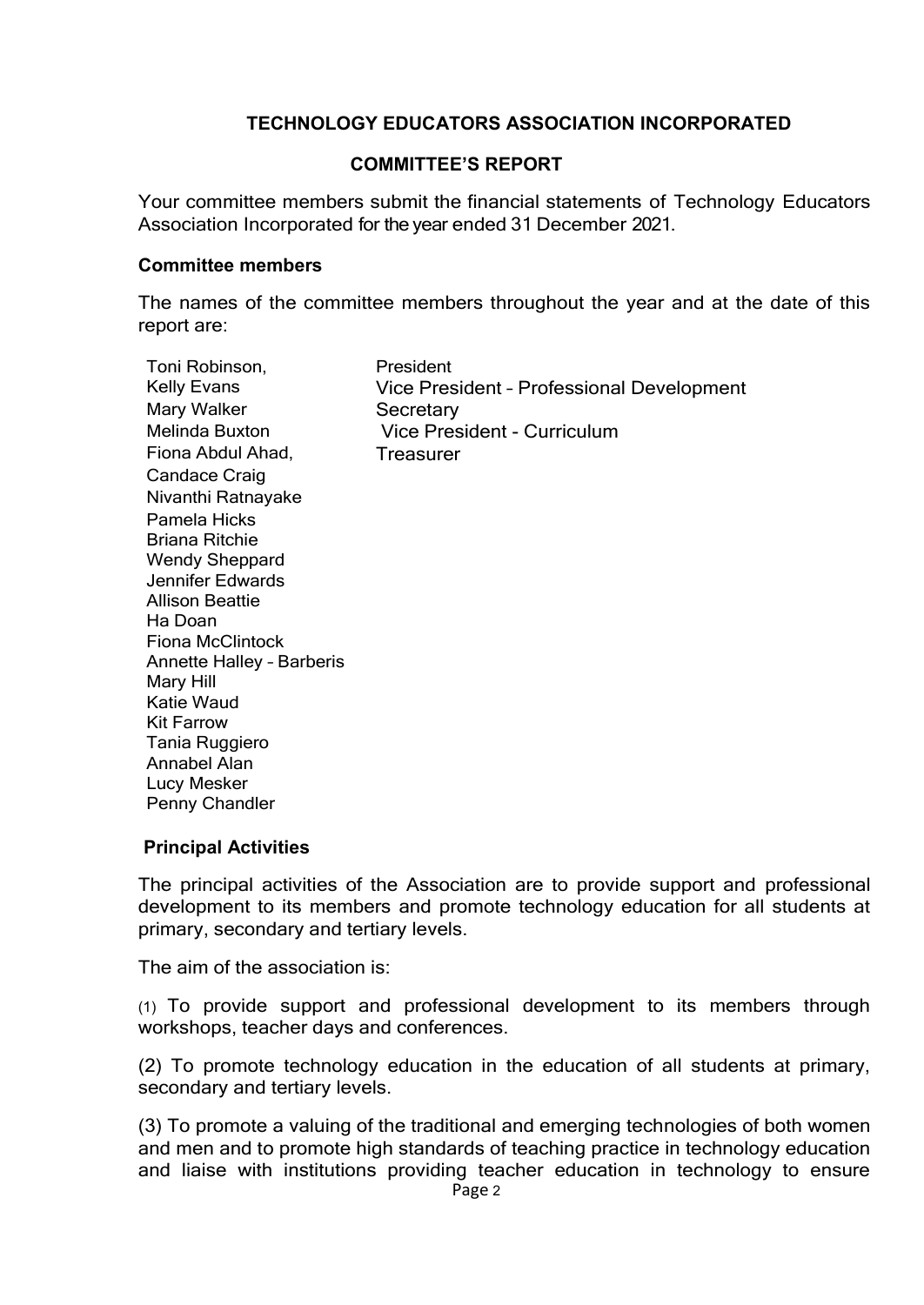appropriate and adequate teacher training provisions.

(5) To establish networks and liaise with persons and organisations from related technological fields in tertiary education, government instrumentalities, professional organisations, industrial and commercial sectors.

(6) To encourage research in related educational and technological fields of study through the awarding of an annual fellowship.

(7) To provide representation for members in debates and forums and establish networks with, and foster exchange of ideas between, technology educators at regional, state, national and international levels.

(8) To seek representation and participate in technology education decision making at regional, state, national and international levels and develop, review and disseminate technology resources.

TEA achieves these aims by:

- Supporting members by providing practical and useful resources
- Publishing regular editions of the newsletters providing an informative support
- Providing support and professional development to its members through workshops, teacher days and conferences.

# **Significant changes**

No significant change in the nature of these activities occurred during the year.

## **Operating result**

The results of the Association for the financial year amounted to Surplus of \$28,231 (2020: Deficit of \$15,582).

## **Impact of Covid 19**

Impact of Covid 19 was stated in Note 7 of the Financial Statements

Signed in accordance with a resolution of the members of the committee:

Minson

**TONI ROBINSON Kelly Evans** President Vice President

Date: 13April 2022



Page 3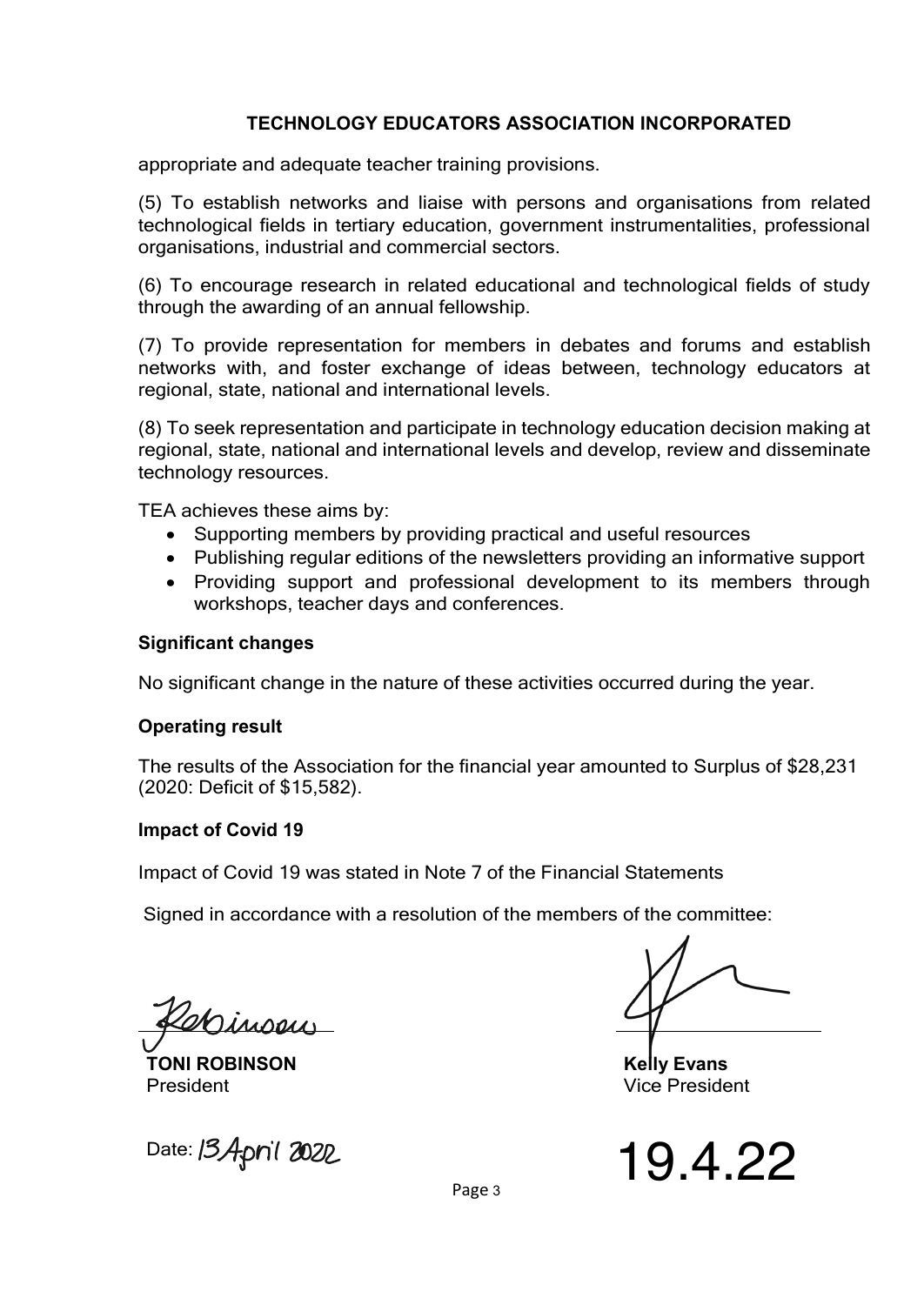# **INCOME STATEMENT FOR THE PERIOD ENDED 31 DECEMBER 2021**

|                                                                     | 2021<br>\$   | 2020<br>\$ |
|---------------------------------------------------------------------|--------------|------------|
| <b>INCOME</b>                                                       |              |            |
|                                                                     |              |            |
| <b>Membership Subscriptions</b>                                     | 35,027       | 32,847     |
| Conference & workshops                                              | 42,905       | 21,244     |
| Interest received                                                   | 275          | 217        |
| Sponsorship income                                                  |              |            |
| <b>Grant Income</b>                                                 | 500          | 500        |
| Other income                                                        | 367          | 172        |
| <b>TOTAL INCOME</b>                                                 | 79,074       | 54,980     |
|                                                                     |              |            |
| <b>EXPENSES</b>                                                     |              |            |
| Audit / Review Fees                                                 |              | 850        |
| <b>Bank Fees</b>                                                    | 540          | 298        |
| Clerical support                                                    | 7.370        | 19,904     |
| Member Fees - PTC NSW                                               | 1,970        | O          |
| <b>Conference Expenses</b><br>Filing fees & Licence Fees            | 4,297<br>133 | 8,185<br>0 |
| Honorariums                                                         | 3,000        | 3,000      |
| Insurance                                                           | 561          | 561        |
| <b>Printing &amp; Stationery</b>                                    | 158          | 797        |
| News letter                                                         | 6,698        | 7,635      |
| Storage                                                             | 2,117        | 2,279      |
| Subscriptions                                                       | 2,252        | 700        |
| Sundry expenses                                                     | 715          | 272        |
| Website                                                             | 965          | 458        |
| <b>Workshop Expenses</b>                                            | 20,067       | 25,623     |
| <b>TOTAL EXPENSES</b>                                               | 50,843       | 70,562     |
| <b>OPERATING SURPLUS FROM ORDINARY</b>                              |              |            |
| <b>ACTIVITIES</b>                                                   | 28,231       | (15, 582)  |
| Retained earnings at the beginning of the<br>financial year         | 62,653       | 78,235     |
| <b>RETAINED EARNINGS AT THE END OF THE</b><br><b>FINANCIAL YEAR</b> | 90,884       | 62,653     |
|                                                                     |              |            |

The accompanying notes form part of these financial statements.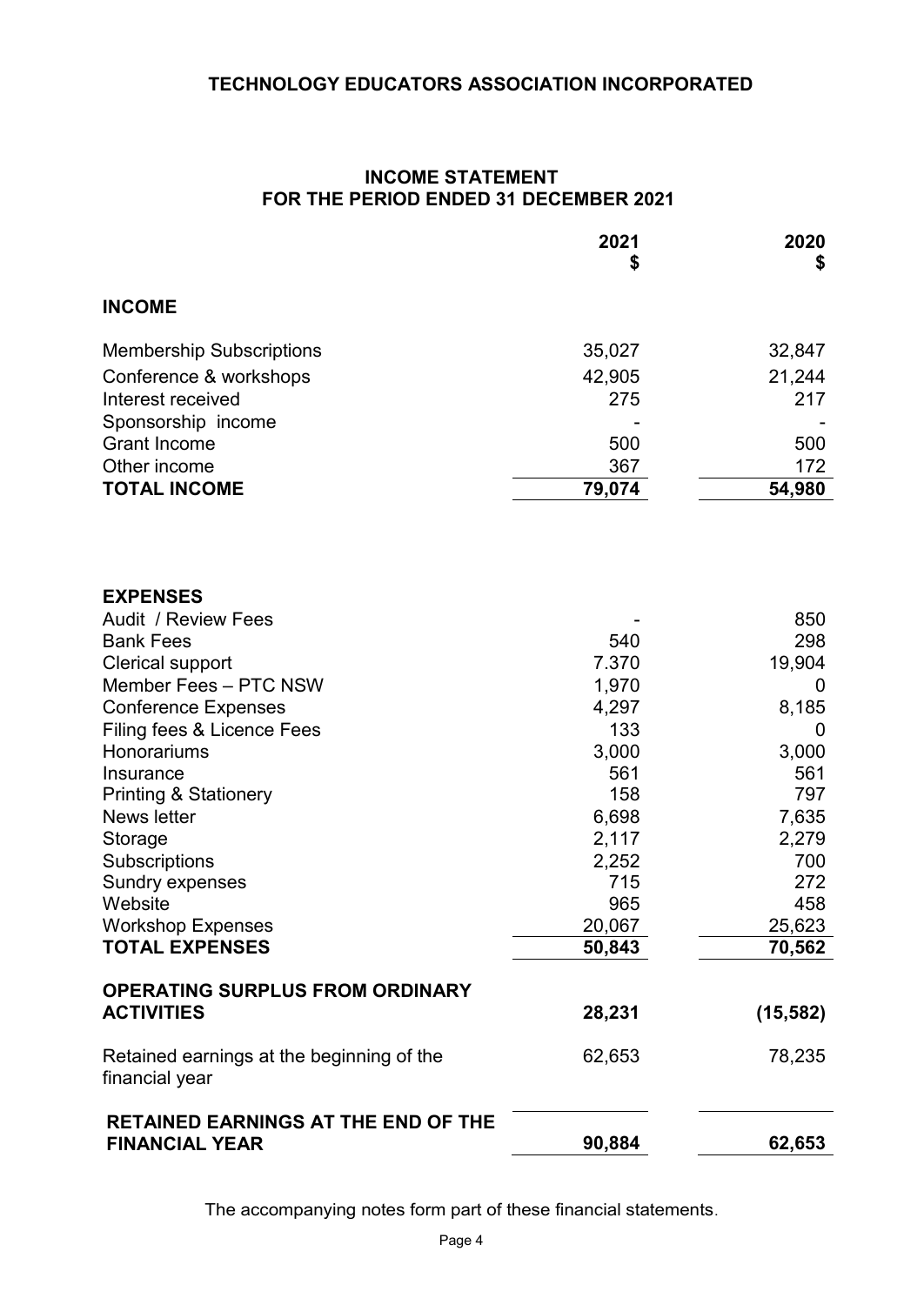# **BALANCE SHEET**

# **AS AT 31 DECEMBER 2021**

|                                              | <b>Note</b>             | 2021<br>\$     | 2020<br>\$     |
|----------------------------------------------|-------------------------|----------------|----------------|
| <b>CURRENT ASSETS</b>                        |                         |                |                |
| Cash and Cash Equivalents                    | 3                       | 82,018         | 43,398,        |
| <b>Receivables</b>                           | $\overline{\mathbf{4}}$ | 19,105         | 27,415         |
| <b>TOTAL CURRENT ASSETS</b>                  |                         | 101,123        | 70,813         |
| <b>TOTAL ASSETS</b>                          |                         | 101,123        | 70,813         |
| <b>CURRENT LIABILITIES</b>                   |                         |                |                |
| Payables<br><b>TOTAL CURRENT LIABILITIES</b> | 5                       | 6,449<br>6,449 | 4,370<br>4,370 |
| <b>NON - CURRENT LIABILITIES</b>             |                         |                |                |
| <b>Funds Held in Trust</b>                   | 6                       | 3,790          | 3,790          |
| <b>TOTAL NON- CURRENT LIABILITIES</b>        |                         | 3,790          | 3,790          |
| <b>TOTAL LIABILITITES</b>                    |                         | 10,239         | 8,160          |
| <b>NET ASSETS</b>                            |                         | 90,884         | 62,653         |
| <b>MEMBERS' FUNDS</b>                        |                         |                |                |
| Retained earnings                            |                         | 90,884         | 62,653         |
| <b>TOTAL MEMBERS' FUNDS</b>                  |                         | 90,884         | 62,653         |

The accompanying notes form part of these financial statements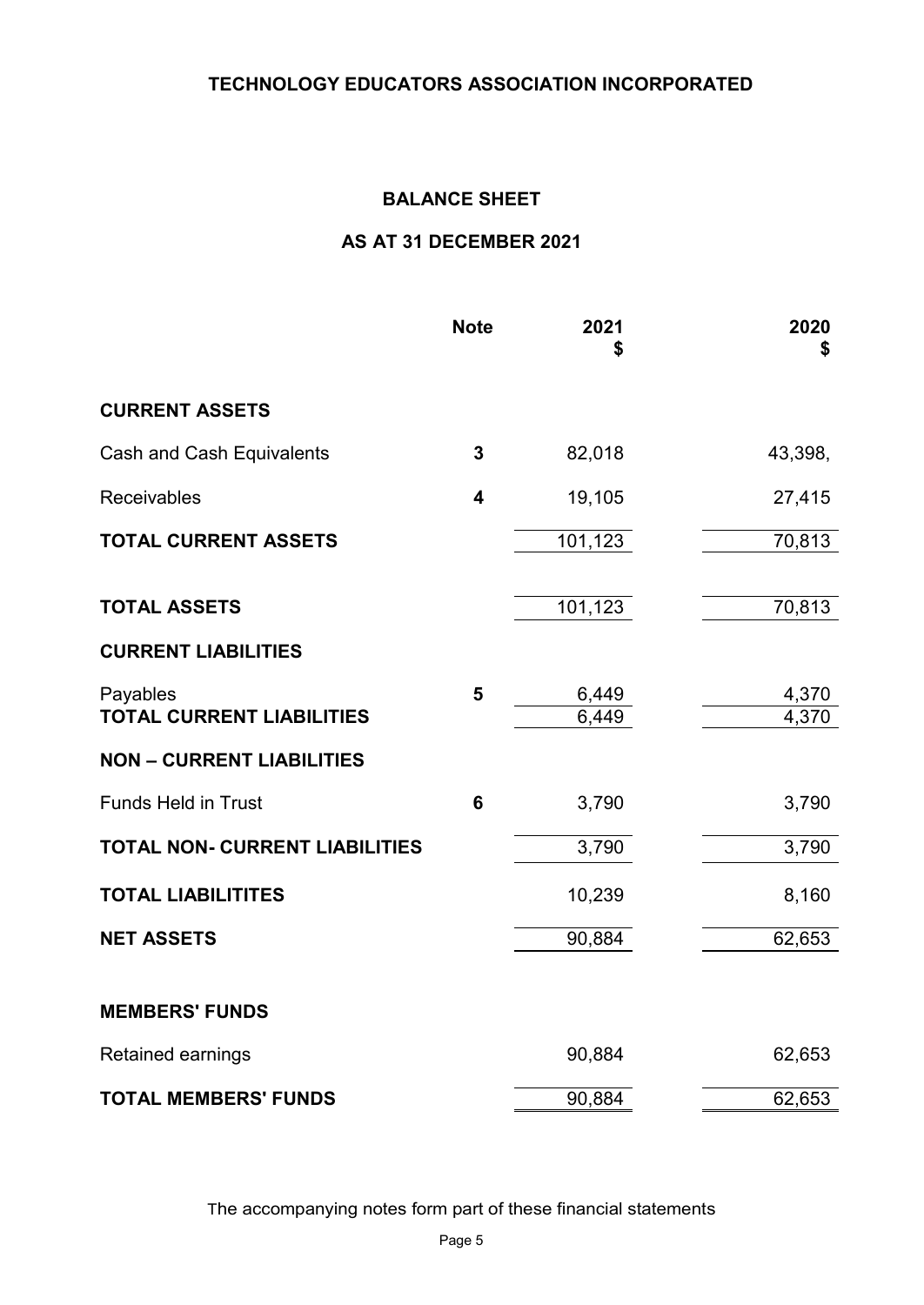# **NOTES TO THE FINANCIAL STATEMENTS FOR THE YEAR ENDED 31 DECEMBER 2021**

The financial report is a special purpose financial report prepared in order to satisfy the financial reporting requirements of the Associations incorporation Act NSW. The Committee has determined that the Association is not a reporting entity.

#### **1. Basis ofpreparation**

In the opinion of the Committee of Management, the association is not a reporting entity since there are unlikely to exist users of the financial statements who are not able to command the preparation of reports tailored so as to satisfy specifically all of their information needs. These special purpose financial statements have been prepared to meet the reporting requirements of the Act.

The financial statements have been prepared in accordance with the requirements of the Associations incorporation Act NSW and the following Australian Accounting Standards:

AASB 1031 Materiality AASB 110 Events after the Balance Sheet date

No other applicable Accounting Standards, Urgent Issues Group Consensus Views or other authority's pronouncements of the Australian Accounting Standards Board have been applied.

The financial statements have been prepared on an accrual basis and are based on historical costs modified, where applicable, by the measurement at fair value of selected non-current assets, financial assets and financial liabilities.

The following significant accounting policies, which are consistent with the previous period unless stated otherwise, have been adopted in the preparation of this financial report.

#### **2. Summary of significant accounting policies**

#### **Revenue and other income**

Revenue is recognised when the amount of the revenue can be measured reliably, it is probable that economic benefits associated with the transaction will flow to the Association and specific criteria relating to the type of revenue as noted below, has beensatisfied.

Revenue is measured at the fair value of the consideration received or receivable and is presented net of returns, discounts andrebates.

#### **Interest revenue**

Interest is recognised using the effective interest method.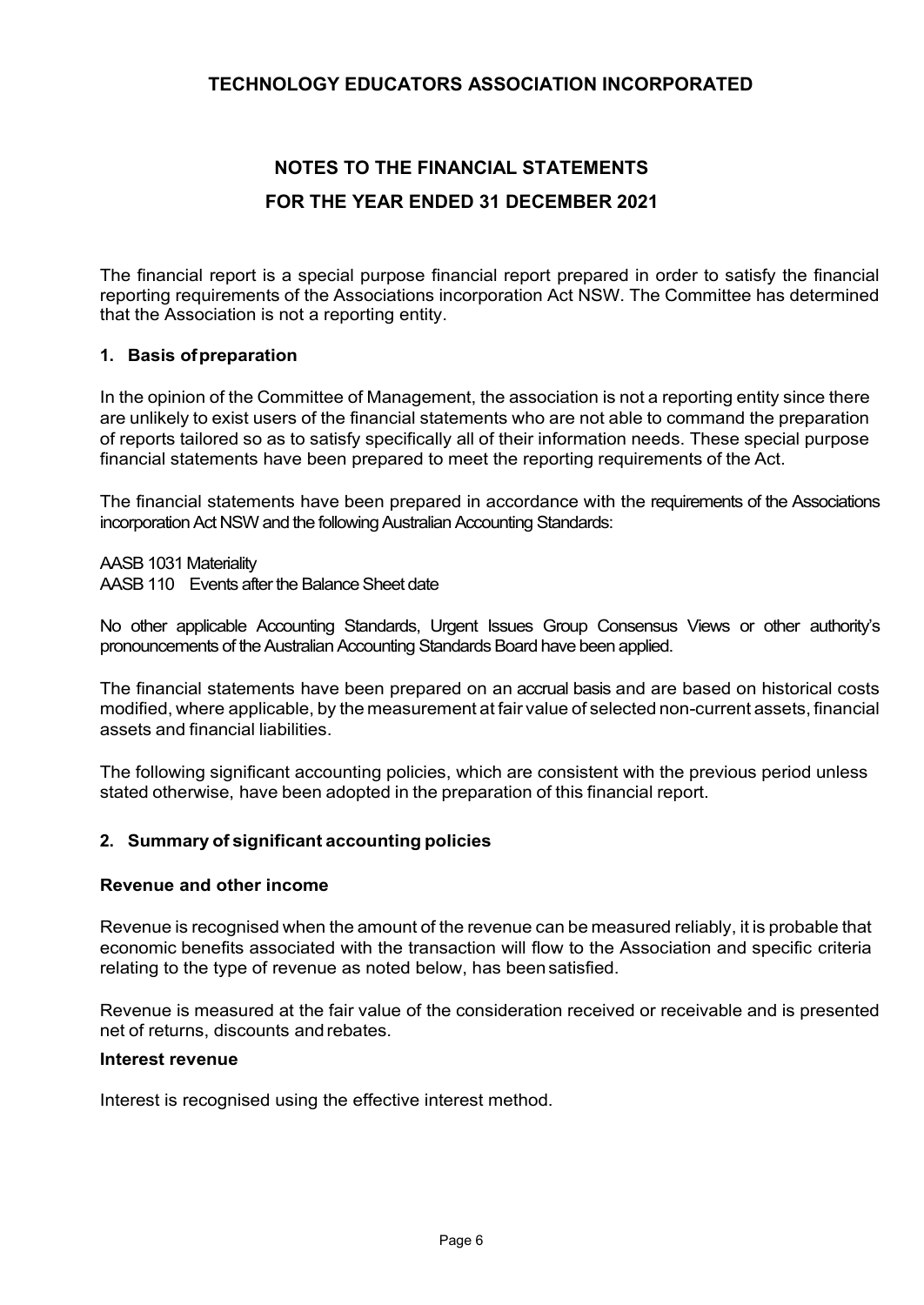# **NOTES TO THE FINANCIAL STATEMENTS FOR THE YEAR ENDED 31 DECEMBER 2021**

#### **Cash and cash equivalents**

Cash and cash equivalents comprises cash on hand, demand deposits and short-term investments which are readily convertible to known amounts of cash and which are subject to an insignificant risk of change in value.

#### **Income tax**

The Australian Taxation Office has reviewed its guidelines for offering taxation exemption for nonprofit associations and removed all previous exemptions.

The committee members of the association have determined that the association will be exempt from income tax.

#### **Goods and Services Tax (GST)**

Revenues, expenses and assets are recognised net of the amount of GST, except where the amount of GST incurred is not recoverable from the Tax Office. In these circumstances, the GST is recognised as part of the cost of acquisition of the asset or as part of an item of the expense. Receivables and payables in the assets and liabilities statement are shown inclusive of GST.

|                                         | 2021   | 2020   |
|-----------------------------------------|--------|--------|
|                                         | \$     | \$     |
| <b>3.CASH AND CASH EQUIVALENTS</b>      |        |        |
| Cash at Bank                            | 82,018 | 43,398 |
|                                         | 82,018 | 43,398 |
|                                         | 2021   | 2020   |
|                                         | \$     | \$     |
| <b>4. RECEIVABLES</b><br><b>CURRENT</b> |        |        |
| Receivable                              | 19,105 | 27,415 |
|                                         | 19,105 | 27,415 |
|                                         |        |        |
|                                         | 2021   | 2020   |
|                                         | \$     | \$     |
| <b>5.PAYABLES</b>                       |        |        |
| Accounts payable                        | 3,228  | 1,963  |
| GST payable                             | 3,221  | 2,407  |
|                                         | 6,449  | 4,370  |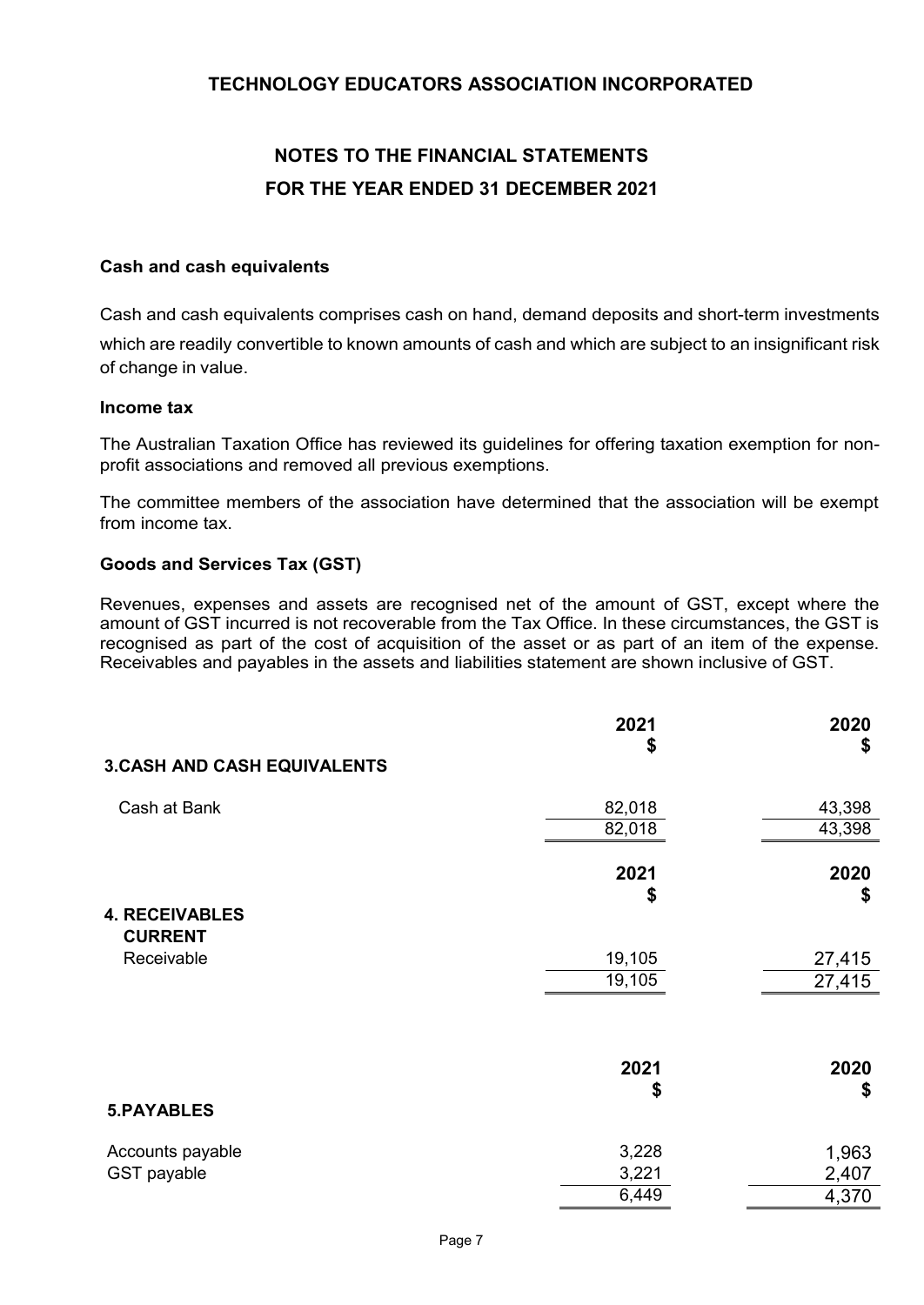# **NOTES TO THE FINANCIAL STATEMENTS FOR THE YEAR ENDED 31 DECEMBER 2021**

|                                | 2021 | 2020 |
|--------------------------------|------|------|
|                                |      | æ    |
| <b>C ELINDS UELD IN TOLICT</b> |      |      |

#### **6. FUNDS HELD IN TRUST**

The North Coast TEANSW Regional Group closed down and transferred its remaining funds to the Technology Educators Association incorporated. These funds are held in trust and are to be spent on behalf of the former members of the North Coast TEANSW Regional Group.

| North Coast TEANSW Regional Group | 3,790 | 3,790 |
|-----------------------------------|-------|-------|
|                                   | 3.790 | 3,790 |

## **7. IMPACT OF COVID - 19**

During the week beginning 16 March 2021, the Australian Government together with the State and Territory Premiers announced a series of measures aimed at preventing the spread of COVID-19 which had the subsequent effect of impacting the Technology Educators Association Incorporated's operations.

In addressing and implementing the necessary changes to ensure the Association complied with the measures, the Committee implemented, amongst others, the following:

- All meetings (both executive and committee) were moved online
- All planned professional learning was moved online.
- Its current operations are subject to a number of restrictions imposed by the NSW State Government, including a limit on the numbers of participants allowed in the workshops and events, and adherence to social distancing requirements. There is uncertainty as to the extent and timing of restrictions that will be imposed into the future. Despite the uncertainty around the future trading conditions, the Committee members believe there are no indicators of material uncertainty as to the ability of the Association to continue to operate on a going concern basis

## **8. EVENTS OCCURRING AFTER THE REPORTING DATE**

No matter or circumstances have arisen since the end of the financial year which significantly affected or may significantly affect the operations of the association, the results of those operations or the state of affairs of the association in future financial years.

**9.** The registered office and principal place of business of the association is:

Technology Educators Association Incorporated

67-73 St. Hilliers Road Auburn NSW 2141